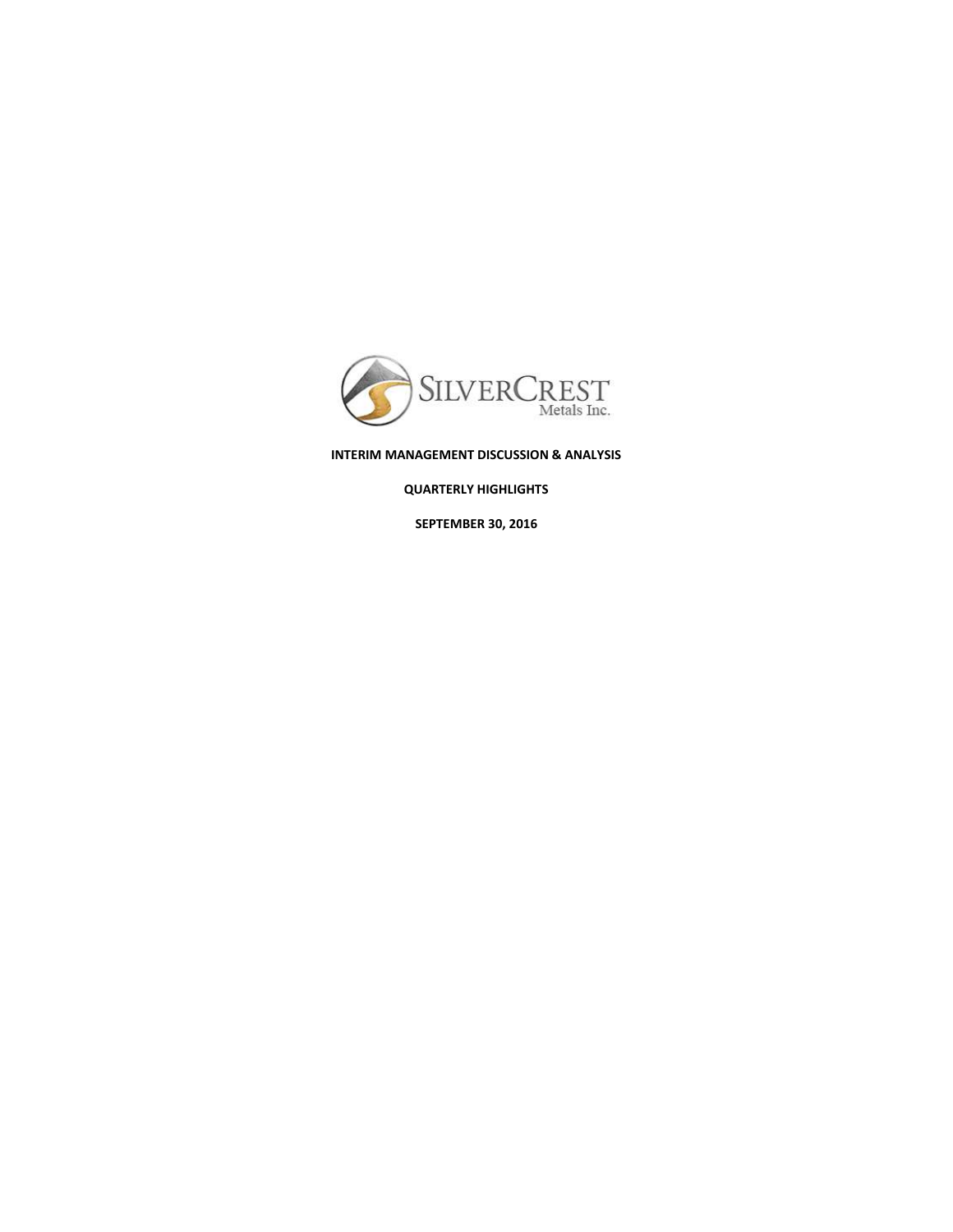# **SILVERCREST METALS INC. INTERIM MANAGEMENT'S DISCUSSION AND ANALYSIS – QUARTERLY HIGHLIGHTS QUARTER ENDED SEPTEMBER 30, 2016 TSX.V:SIL**

This Interim Management's Discussion and Analysis – Quarterly Highlights ("Interim MD&A") is an overview of all material information about SilverCrest Metals Inc.'s (the "Company" or "SilverCrest") operations, liquidity and capital resources for the three and nine months ended September 30, 2016. The Interim MD&A should be read in conjunction with the unaudited condensed consolidated interim financial statements for the three and nine months ended September 30, 2016, and the related notes contained therein which have been prepared under International Accounting Standard 34 – *Interim Financial Reporting* as issued by the International Accounting Standards Board. The following should also be read in conjunction with the audited consolidated financial statements for the year ended December 31, 2015, and the related notes contained therein. All amounts are stated in Canadian dollars unless otherwise indicated. Additional information related to the Company is available for view on SEDAR at [www.sedar.com](http://www.sedar.com/) and on the Company's website [www.silvercrestmetals.com.](http://www.silvercrestmetals.com/) The effective date of this Interim MD&A is November 10, 2016. This Interim MD&A contains forward-looking information. Reference to the "Cautionary Statement and Forward-Looking Statement Disclaimer" on page 6 of this Interim MD&A is advised.

### **HIGHLIGHTS**

### **Exploration – Las Chispas**

### Background

In 2016, the Company's main focus is its Las Chispas property ("Las Chispas" or the "Property"). Details of the Company's other five properties are available on the Company's website, [www.silvercrestmetals.com.](http://www.silvercrestmetals.com/) Las Chispas is located approximately 180 kilometres northeast of Hermosillo, Sonora, Mexico. With recent concession additions in 2016, the Property now consists of 20 concessions totaling approximately 1,365 hectares. Las Chispas is in a prolific mining area with nearby precious metal producers. Historical reports indicate the presence of 19 veins in the district, of which only three veins (Las Chispas, William Tell and Babicanora) have been previously mined extensively in the early 1900s, but none of which appear to have been drilled until the Company's 2016 drilling campaign. As of the date hereof, the Company has located 17 of these 19 historical veins and also located two additional veins near the Babicanora area.

In early 2016, SilverCrest completed initial general exploration activities on Las Chispas, including mapping, sampling and geochemical analysis. As a result of the initial work, the Company began its Phase I exploration program, estimated to cost approximately \$2.35 million (as disclosed in the Q2, 2016 Interim MD&A, expanded from \$1.2 million), which includes the rehabilitation of several historic silver-gold mines at Las Chispas (covering an area of 11.5 kilometres) and a surface drilling program (for over 6,000 metres). Since September 2016, the Company has completed its surface drilling program and received an underground drilling permit for Las Chispas, including the permission to mine a 100,000-tonne bulk sample for testing and processing off-site. With these permits, the Company commenced in November 2016 its Phase II exploration program.

Summaries of the underground rehabilitation, surface drill and Phase II exploration programs are set out below. For additional information on Las Chispas, please refer to a technical report prepared for the Company in accordance with National Instrument 43-101 – *Standards of Disclosure for Mineral Projects* ("NI 43-101"), by James Barr, P. Geo, Senior Geologist at Tetra Tech EBA Inc. titled, "Technical Report on the Las Chispas Property, Sonora, Mexico" (the "Technical Report"). The Technical Report is dated October 26, 2016, with an effective September 15, 2016, and is available on the Company's website a[t www.silvercrestmetals.com](http://www.silvercrestmetals.com/) or under the Company's SEDAR profile at www.sedar.com.

### Summary of underground rehabilitation

- To date, the Company has rehabilitated approximately 7 kilometres of the 11.5 kilometres of historic underground workings, with rehabilitation work continuing over the remainder of 2016.
- Rehabilitation work consists of cleaning and securing all underground areas, removing historic backfill and stockpiling for possible future processing, building a ladder system to access multiple levels, detailed mapping and sampling of accessed workings, and implementation of overall safety protocols.
- Estimated total cost in 2016 is \$430,000 (increased from \$350,000, as previously announced), of which \$350,000 has been spent to date.
- 2,055 underground rock chip/channel samples have been collected and assayed, with 301 sample results grading above a cutoff grade of 150 grams per tonne ("gpt") silver equivalent ("AgEq", based on 75:1 Ag:Au and 100% metallurgical recovery); averaging 4.35 gpt gold and 331.6 gpt silver or 658 gpt AgEq.
- While removing material to gain access to the working, there is ongoing sampling of underground backfill, surface dump and surface rock, which will be considered in upcoming resource estimation.

### Summary of surface drill program

- The Company completed its Phase I surface drill program, which consisted of 22 holes. Nineteen holes have been drilled in the Las Chispas and William Tell veins, and three holes in the adjacent Babicanora (La Victoria) area, for a total of 6,400 metres. Please refer to the Company's website or news releases dated August 2, September 7 and September 14 for more details on the drilling results.
- Estimated cost is \$2.0 million for 2016, of which \$1.4 million has been spent to date.
- All drill holes have intersected quartz stockwork veinlets, veining and/or breccia.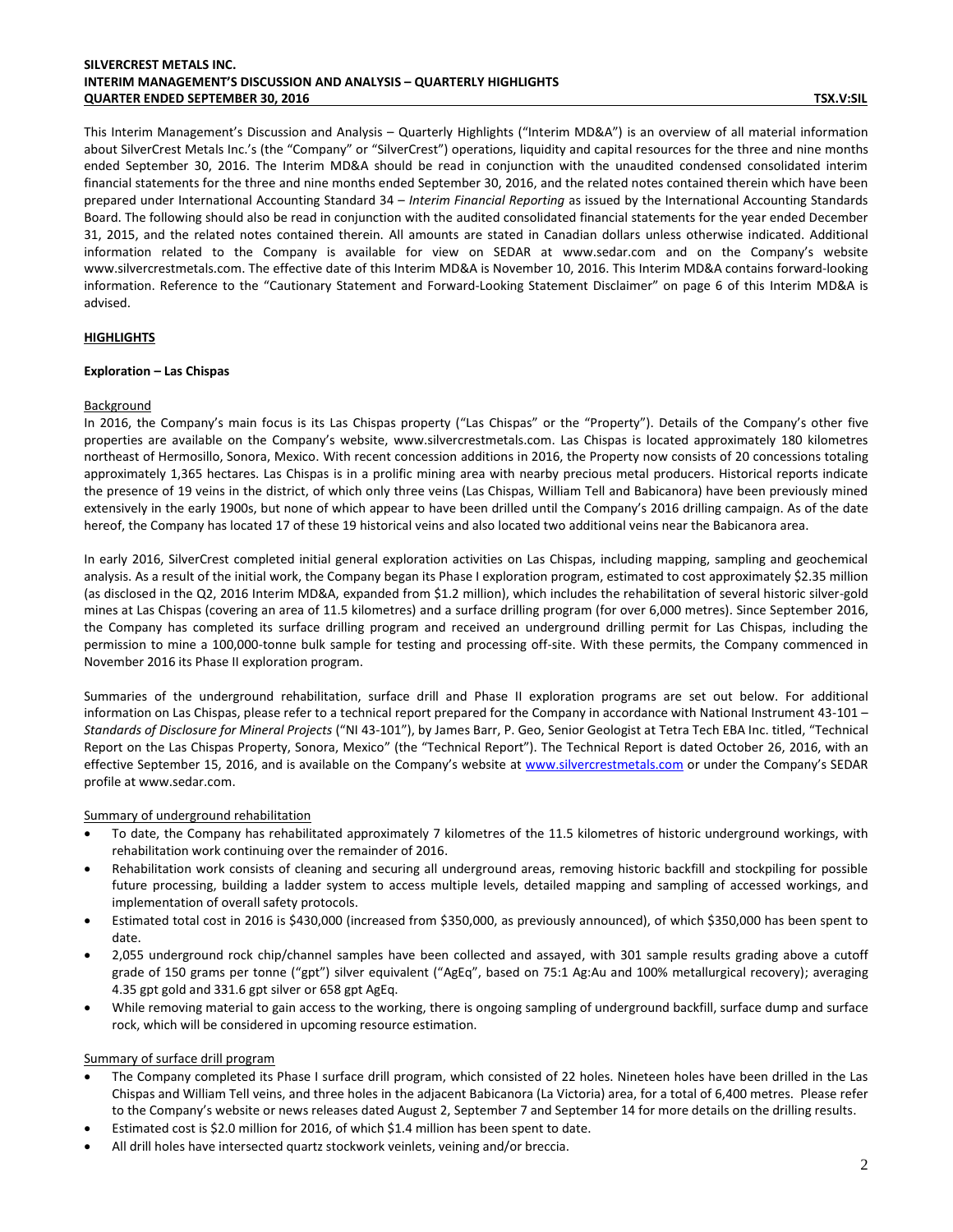# **SILVERCREST METALS INC. INTERIM MANAGEMENT'S DISCUSSION AND ANALYSIS – QUARTERLY HIGHLIGHTS QUARTER ENDED SEPTEMBER 30, 2016 TSX.V:SIL**

- The drilling has defined several discoveries and confirmed high grade continuity with resultant multiple drill intercepts greater than 2,000 gpt AgEq. The corridor is potentially 750 metres wide, and high grade mineralization appears to extend to a depth of at least 300 metres from the surface.
- Some of the more significant core drilling results for the Las Chispas Vein include:
	- o drill hole LC16-05: 4.6 metres in true width of 4.56 gpt gold and 621.5 gpt silver, or 963 gpt AgEq;
	- o drill hole LC16-08: 7.2 metres in true width grading 2.41 gpt gold and 311.5 gpt silver, or 492 gpt AgEq; and
	- o drill hole LC16-18: 1.0 metre grading 1.55 gpt gold and 706.0 gpt silver, or 822 gpt AgEq.
- Most notable core drilling results for the William Tell Vein are:
	- o drill hole LC16-03: 2.3 metres in true width grading 1.63 gpt gold and 583.6 gpt silver, or 705 gpt AgEq;
	- $\circ$  drill hole LC16-13: 0.8 metres in true width grading 4.79 gpt gold and 364.0 gpt silver, or 723 gpt AgEq;
	- o drill hole LC16-15: 1.3 metres in true width grading 1.94 gpt gold and 352.0 gpt silver, or 494 gpt AgEq; and
	- o drill hole LC16-16: 0.9 metres in true width grading 6.57 gpt gold and 395.0 gpt silver, or 888 gpt AgEq.

# Summary of Phase II exploration program

- Commenced in November 2016, the Company's Phase II exploration program includes an underground core drilling program of 2,000 metres and a minimum surface core drill program of 6,000 metres.
- Underground drilling includes 5 to 10 core holes at the Babicanora Vein, to initially test the historic mine area and multiple parallel veins. As with the Las Chispas and William Tell veins, the Babicanora Vein has not been previously drilled.
- Additional surface and underground drilling will be conducted at the Las Chispas and William Tell veins, focusing on infill drilling for resource estimation and step out drilling to test the possible southern and northern vein extensions of these veins.
- Phase II drilling will also include initial drilling of other targets on the Company's concessions.
- Phase II exploration program as recommended by the Technical Report is estimated to cost US\$3.3 million and will be completed by early Q2, 2017, with the results to be incorporated into a maiden resource estimate for the Las Chispas project in late Q2, 2017.
- The underground drill program will also focus on the delineation of a large bulk sample. A bulk sample is a large sample, in many cases, thousands or hundreds of tonnes, and is generally a composite of material from development drifts and raises. It is also used to define metallurgical characteristics. With continued success, the Company expects to begin with its bulk sample in late 2017. Arrangements for processing the bulk sample off site are required.

For additional information on the initial rehabilitation, surface drilling programs, underground channel sample results and drilling results, please refer to the Company's 2016 news releases available on [www.silvercrestmetals.com](http://www.silvercrestmetals.com/) and under the Company's SEDAR profile on [www.sedar.com.](http://www.sedar.com/) All assays were completed by ALS Chemex in Hermosillo, Mexico, and North Vancouver, BC.

### **Corporate**

# Results of Annual General Meeting

SilverCrest held its Annual General Meeting of Shareholders ("AGM") on Wednesday, June 22, 2016, in Vancouver, BC. Shareholders voted in favour of all items of business, including fixing the number of directors at six and the re-election of each of the director nominees: Dunham L. Craig, N. Eric Fier, Ross O. Glanville, Barney Magnusson, George W. Sanders and Graham C. Thody. In addition, shareholders voted and re-appointed Davidson & Company LLP, Chartered Professional Accountants, as auditor of the Company and approved the Company's "rolling 10%" Stock Option Plan and its Advance Notice Policy. J. Scott Drever, who did not stand for re-election as a director, continues to be available to the Company on an advisory and consulting basis.

At the Board of Directors meeting following the AGM, the Board re-appointed Mr. Thody as Chairman of the Board, Mr. Fier as President and Chief Executive Officer ("CEO"), Mr. Magnusson as Chief Financial Officer ("CFO"), Michael Rapsch as Vice President, Corporate Communications and Bernard Poznanski as Corporate Secretary.

# Management update

On October 19, 2016, the Company announced the appointment of Nicholas Campbell as Vice President, Business Development. In his new position, Mr. Campbell will initially be working part-time and be responsible for developing, implementing and executing all aspects of SilverCrest's business development opportunities designed to accelerate the Company's growth and enhance its shareholder's value.

On August 11, 2016, the Company announced that Mr. Fier has taken a temporary leave of absence due to a medical procedure which he underwent in August 2016. Mr. Dunham Craig, a director of the Company, has been appointed Interim CEO. Mr. Fier will remain President and a director during this temporary leave, and is expected to resume his role as CEO by the end of 2016.

# Changes in share capital

During the nine months ended September 30, 2016, the Company issued 462,414 common shares at \$0.06 per share and issued 75,000 common shares at \$0.16 per share for gross proceeds of \$39,746, related to the exercise of stock options. In addition, the Company issued 650,000 common shares at \$0.20 per share for gross proceeds of \$130,000, related to the exercise of warrants.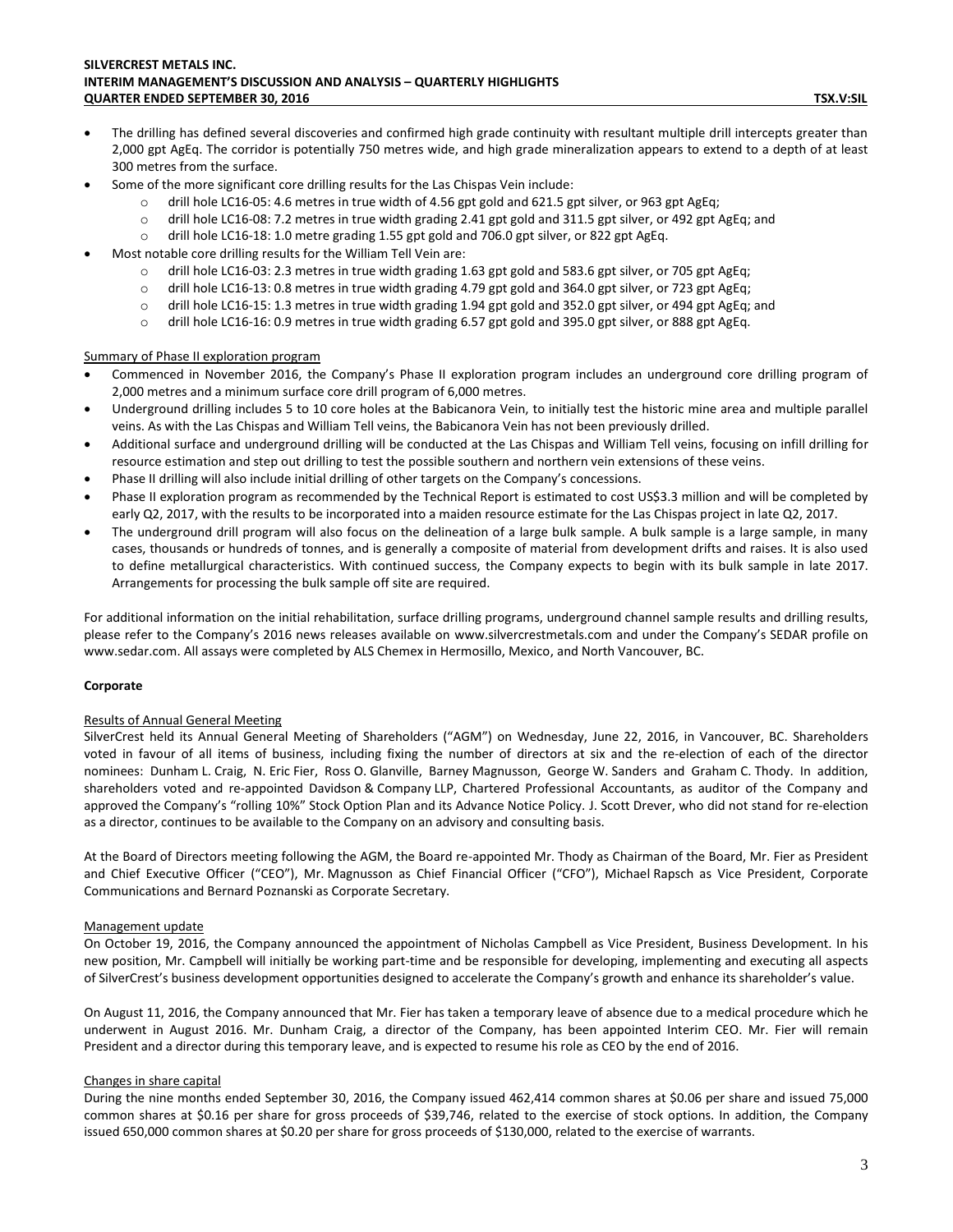Subsequent to September 30, 2016, the Company issued 15,000 common shares at \$0.16 per share for gross proceeds of \$2,400, related to the exercise of stock options and issued 1,449,996 common shares at \$0.20 per share for gross proceeds of \$290,000, related to the exercise of warrants.

## **RESULTS OF OPERATIONS AND FINANCIAL CONDITIONS**

During the three and nine months ended September 30, 2016, comprehensive loss was \$358,952 and \$1,093,033, respectively, compared to \$343,934 for the three months ended June 30, 2016 ("Q2, 2016"). The significant variations between the three months ended September 30, 2016 ("Q3, 2016") and Q2, 2016 included the following:

- Exploration expenditures decreased to \$23,737 (Q2, 2016 \$44,044) during Q3, 2016, for a total of \$75,648 in the first nine months of 2016, as the Company conducted research and due diligence on various other properties located throughout Mexico during Q2, 2016.
- Unrealized foreign exchange loss increased to \$31,399 (Q2, 2016 \$7,169) during Q3, 2016, for a total unrealized loss of \$163,917 in the first nine months of 2016, from weakening of the Canadian dollar compared to the US dollar since Q4, 2015. As at September 30, 2016, the Company is primarily exposed to foreign currency risks through holding US dollar cash and cash equivalents of \$1.1 million Canadian dollar equivalents (December 31, 2015 – \$2.4 million).
- Interest income decreased to \$10,041 (Q2, 2016 \$15,717) during Q3, 2016, for a total of \$36,636 in the first nine months of 2016, as the Company redeemed its interest bearing cash equivalents to provide working capital.
- Professional fees increased to \$62,850 (Q2, 2016 \$38,971) during Q3, 2016, for a total of \$132,133 in the first nine months of 2016, due to added legal and accounting services at head office as well as in Mexico, as compared to Q2, 2016.
- Regulatory and transfer agent fees decreased to \$4,538 (Q2, 2016 \$13,862) during Q3, 2016, for a total of \$22,398 in the first nine months of 2016, as the Company incurred costs related to annual filing fees from the submission of its year-end financial statements in Q2, 2016, as well as regulatory filing fees for the Company's stock option plan.
- Share-based compensation decreased to \$1,971 (Q2, 2016 \$3,721) during Q3, 2016, for a total of \$12,791 in the first nine months of 2016 as fewer stock options vested during the period.
- Shareholder and investor relations decreased to \$45,042 (Q2, 2016 \$50,114) during Q3, 2016, for a total of \$122,122 for the first nine months of 2016, primarily due from the preparation, printing and distribution of material for the Company's AGM held during Q2, 2016, in addition to vendors and services related to website, advertising and investor relations.
- Technical consultants increased to \$12,621 (Q2, 2016 \$3,230) during Q3, 2016, for a total of \$26,921 in the first nine months of 2016, as the Company engaged an additional consultant during Q3, 2016 to perform due diligence on potential mineral property acquisitions.
- Tradeshow and travel decreased to \$25,404 (Q2, 2016 \$39,964) during Q3, 2016, for a total of \$102,580 in the first nine of 2016, as the Company had increased corporate travel activity to attend trade shows within North America during Q2, 2016.

As SilverCrest was incorporated on June 23, 2015, and became a reporting issuer on October 1, 2015, the Company's first available interim financials were for the period from June 23, 2016, to September 30, 2015. Consequently, this document provides a comparison of Q3, 2016 with Q2, 2016. Total net loss and comprehensive loss for the period from June 23, 2015, to September 30, 2016, was \$31,060, which included \$1,060 for office and miscellaneous and \$30,000 for regulatory fees.

# **CASH FLOW**

The Company has financed its operations to date primarily through the issuance of common shares. The Company currently has no operations from which to derive revenues. At September 30, 2016, cash and cash equivalents decreased to \$1,528,593 (June 30, 2016 – \$2,914,686; December 31, 2015 – \$5,241,781). The significant factors for the decrease in cash include:

- \$414,721 used in operating activities (see "Results of Operations and Financial Conditions" section above) for Q3, 2016, and \$1,356,978 for the nine months ended September 30, 2016.
- \$1,076,065 used in investing activities, primarily from the payment of \$1,030,151 towards exploration and evaluation expenditures related to its Mexico properties for Q3, 2016 (see "Liquidity and Capital Resources Outlook – Assets" section below) and \$2,525,956 for the nine months ended September 30, 2016.
- \$104,693 provided by the issuance of capital stock related to the exercise of options and warrants for Q3, 2016, and \$169,746 for the nine months ended September 30, 2016.

### **LIQUIDITY AND CAPITAL RESOURCES OUTLOOK**

### **Assets**

At September 30, 2016, the Company held cash and cash equivalents of \$1.5 million (December 31, 2015 – \$5.2 million) and short term investments of \$2.0 million (December 31, 2015 – \$2.0 million).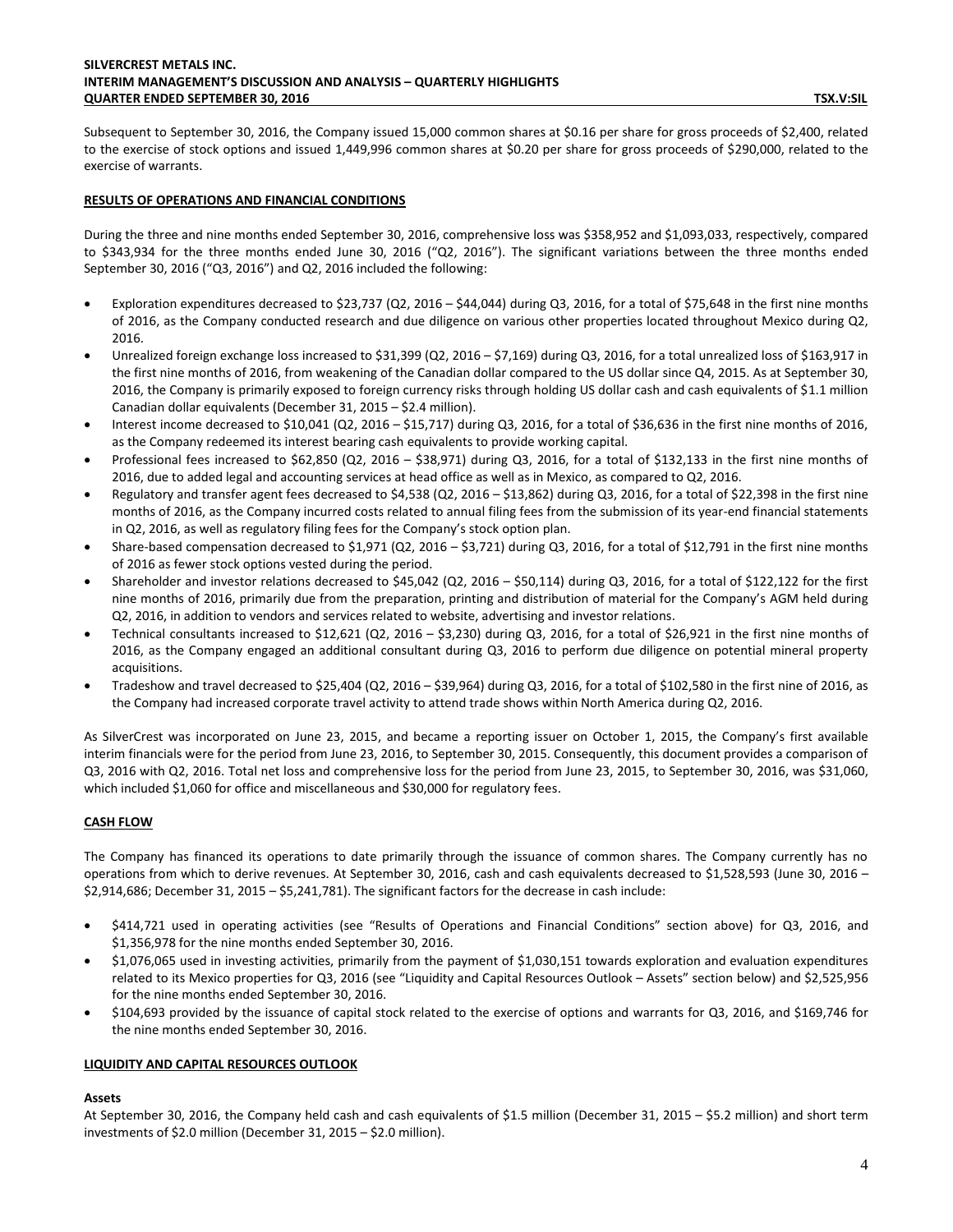Amounts receivable balance of \$61,893 (December 31, 2015 – \$94,467) consists primarily of \$15,998 (December 31, 2015 – \$78,565) due from Goldsource Mines Inc. ("Goldsource") (see "Related Party Transactions" section), interest receivable of \$26,959 and other amounts receivable of \$11,696.

Taxes receivable increased to \$360,979 (December 31, 2015 – \$45,499), which consisted of value added taxes in Mexico of \$330,915 (December 31, 2015 – \$32,975) and goods and services taxes in Canada of \$30,064 (December 31, 2015 – \$12,524) that the Company has paid and is due to be refunded. The Company believes the balance is fully recoverable and has not provided an allowance.

Equipment increased to \$99,875 (December 31, 2015 – \$50,760) for the purchase of additional office equipment, computer hardware and camp vehicles.

Exploration and evaluation assets increased to \$3,194,122 (December 31, 2015 – \$622,721), primarily from costs incurred at Las Chispas. During the three months ended March 31, 2016, the Company had incurred approximately \$69,000 for its Guadalupe property, \$228,000 for its Huasabas property and \$144,000 for Las Chispas, as well as various amounts for concession payments. Since March 2016, the Company's main focus has been at Las Chispas, where, during Q2 and Q3 2016, the Company had incurred an additional \$995,000 and \$1,005,000, respectively, in costs including concession payments, assays, camp costs, drilling, salaries and remuneration and travel and lodging. Please refer to the "Exploration – Las Chispas" section above for more information.

#### **Liabilities**

As at September 30, 2016, accounts payable and accrued liabilities amounted to \$262,055 (December 31, 2015 – \$117,531), which relates to various contractual commitments in the normal course of business.

### **Liquidity outlook**

While SilverCrest currently has no source of revenue, the Company has cash and cash equivalents of \$1.5 million and short-term deposit of \$2.0 million contribute to working capital of \$3.8 million (as of September 30, 2016), which management believes will be sufficient to fund general working capital requirements for the next 12 months. The Company's financial success is dependent on its ability to discover economically viable mineral deposits. In order to plan and complete Phase II exploration program as described in the "Exploration – Las Chispas" section above, the Company may require substantial additional financing, which is subject to a number of factors many of which are beyond the Company's control. There is no assurance that future equity capital will be available to the Company in the amounts or at the times desired by the Company or on terms that are acceptable to it, if at all. In order to facilitate the management of its capital requirements, the Company prepared annual expenditure budgets which will be revised periodically based on results of its exploration programs, availability of financing and industry conditions.

#### **COMMITMENT, EVENTS AND UNCERTAINTIES**

There was no commitment, event or uncertainty which materially affected the Company's operations, liquidity and capital resources during the nine months ended September 30, 2016, or which may likely have a material effect going forward.

#### **RELATED PARTY TRANSACTIONS**

#### **Legal fees**

During the three and nine months ended September 30, 2016, the Company incurred legal fees of \$25,805 and \$38,768, respectively, which were included in professional fees, to Koffman Kalef LLP, a law firm of which an officer of the Company is a partner, of which \$23,595 (December 31, 2015 – \$7,625) was payable as September 30, 2016.

#### **Key management compensation**

During the three and nine months ended September 30, 2016, the Company paid \$26,250 and \$78,750, respectively in key management compensation to the CEO and CFO of the Company. The Company's key management personnel have authority and responsibility for planning, directing and controlling the activities of the Company.

#### **Other transactions**

During the three and nine months ended September 30, 2016, the Company recognized \$21,366 and \$63,012, respectively, on the statement of financial position under exploration and evaluation assets and \$nil and \$2,554, respectively, on the statement of comprehensive loss related to remuneration for technical services to an employee who is an immediate family member of the CEO of the Company. During the three and nine months ended September 30, 2016, the Company recognized \$5,234 in remuneration paid for administrative services to a former employee who is an immediate family member of the CFO of the Company.

On October 1, 2015, the Company entered into an allocation of costs agreement with Goldsource, a company related by common directors and a common officer, whereby the Company shares salaries, administrative services and other reimbursable expenses. During